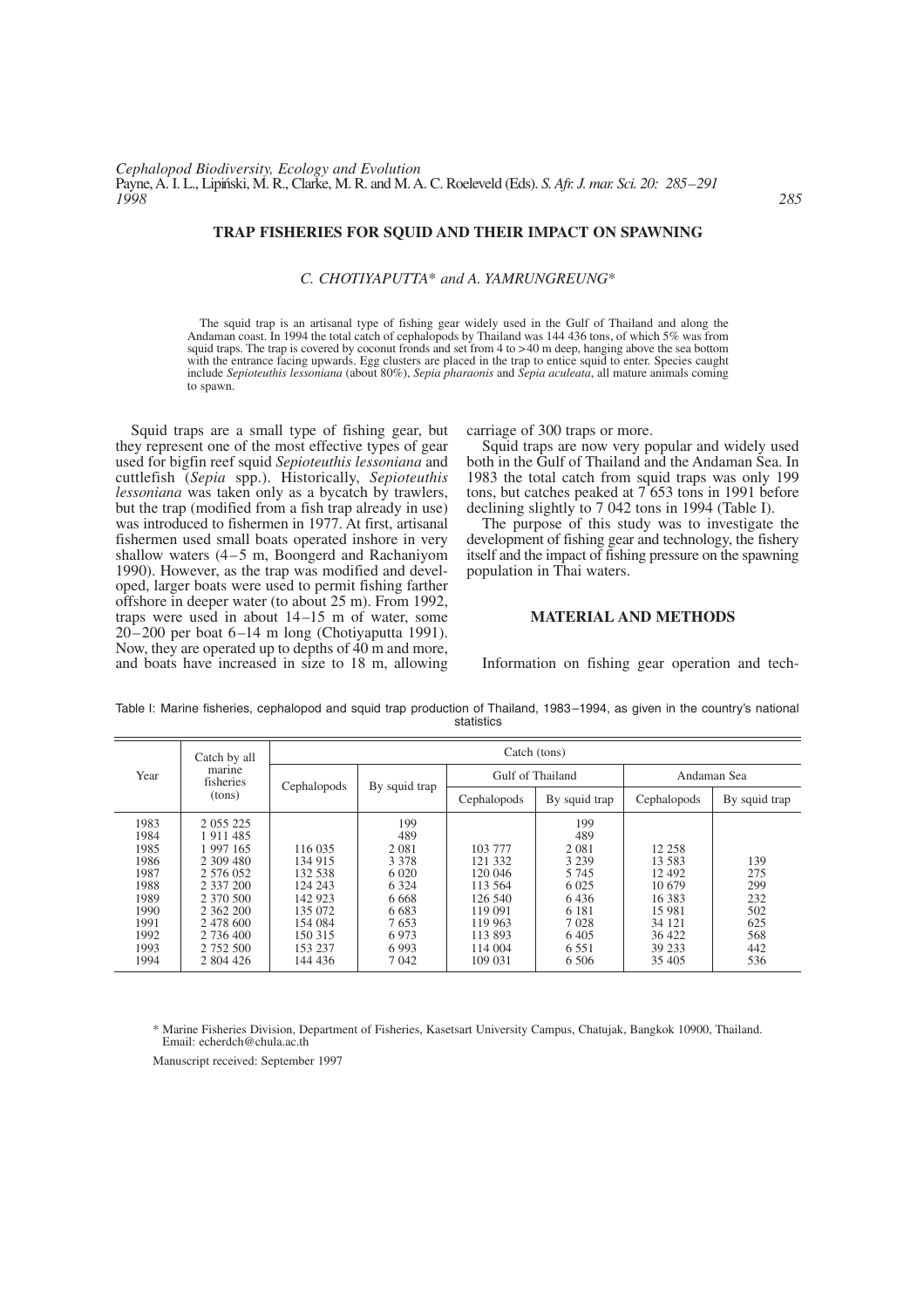

Fig. 1: The fishing and sampling area of buoyed squid traps in the Gulf of Thailand

nique was obtained from fishermen along the western coast of the Gulf of Thailand.

more than 200 traps each and can stay out for many days on each fishing trip).

Monthly sampling was carried out from January to July 1997 at Cha-am, Phetburi Province (Fig. 1). Squid traps used in the study were of the buoyed type used by larger boats (defined as those that can carry

Specimens were collected to determine species composition, maturity, size composition and sex ratio. A  $\chi^2$  test was used to test whether the sex ratio differed significantly from unity. Gonad condition and maturity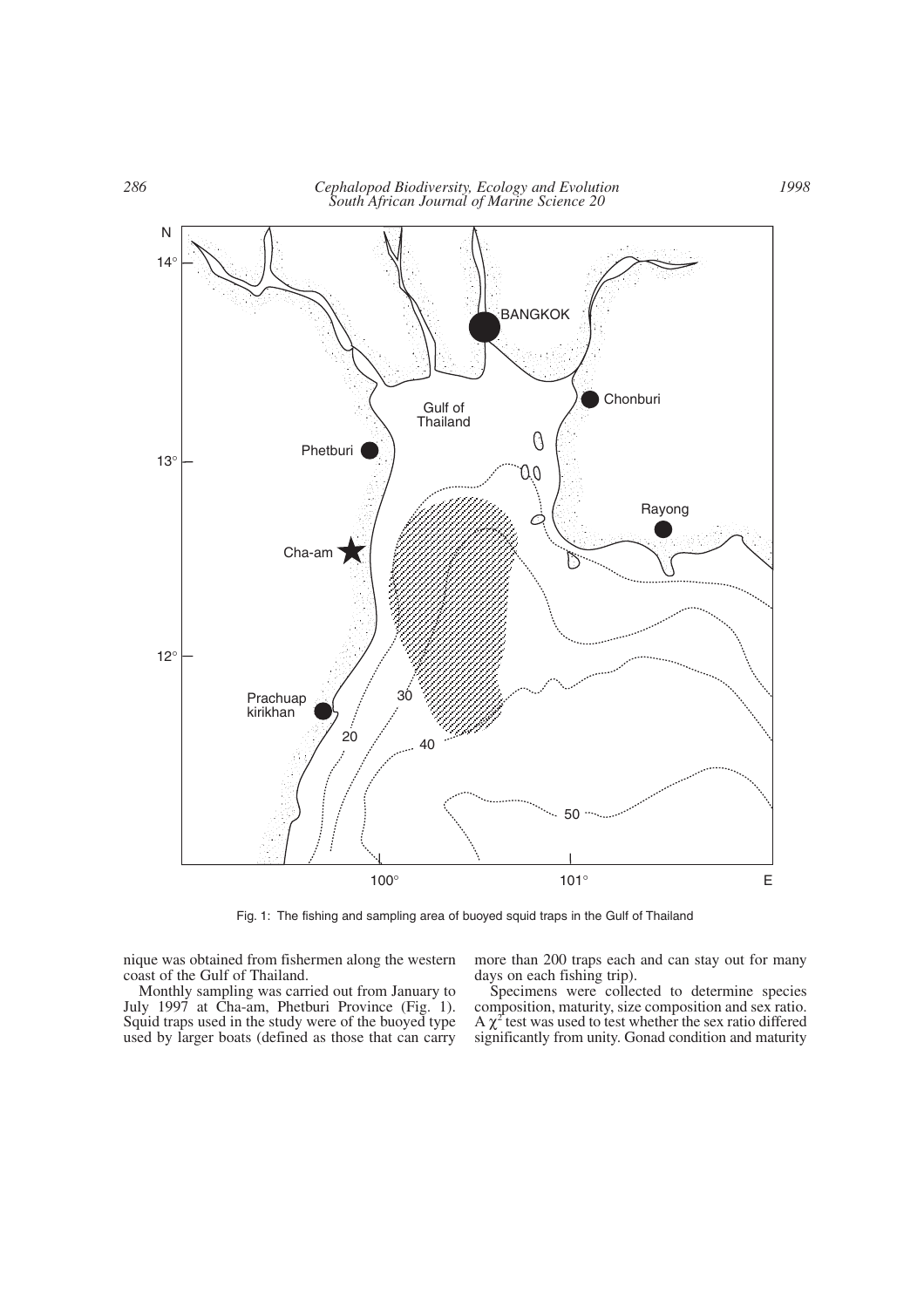

Fig. 2: Squid traps and their operation in the Gulf of Thailand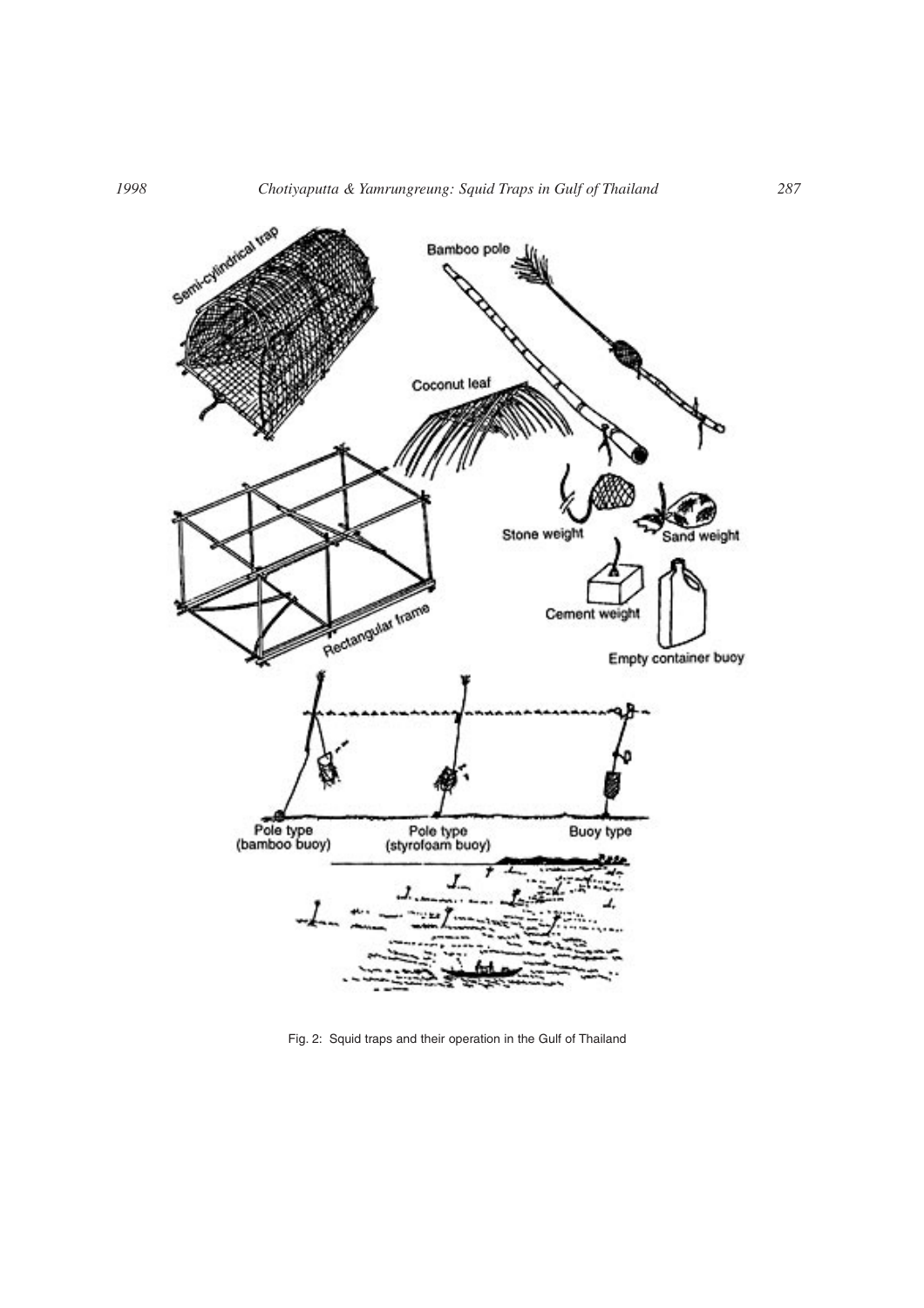|                                                              |                    | Number                                                       | of traps per                                                       |                              | werage                                                      |                                                                | Average per trip               |                                   |                                       |                                        |               | Average catch per trap per day (kg) Proportion of cephalopod catch ( |                                       |                |
|--------------------------------------------------------------|--------------------|--------------------------------------------------------------|--------------------------------------------------------------------|------------------------------|-------------------------------------------------------------|----------------------------------------------------------------|--------------------------------|-----------------------------------|---------------------------------------|----------------------------------------|---------------|----------------------------------------------------------------------|---------------------------------------|----------------|
| Month<br>(1997)                                              | Number<br>of boats | boat                                                         |                                                                    | Number<br>of days<br>fishing | depth                                                       |                                                                | Catch rate                     |                                   | epioteuthis                           | Sepia                                  | Sepia         | Sepioteuthis                                                         | Sepia                                 | Sepia          |
|                                                              |                    | Start                                                        | Еnd                                                                |                              | $\hat{(\mathbf{m})}$                                        | ਟਰੀ<br>ਸ਼ਹਿ<br>ਟਿ                                              | $grtrap^{-1}$                  | kg·dav-                           | essoniana                             | pharaonis                              | <i>uleata</i> | lessoniana                                                           | haraoni.                              | culeat         |
|                                                              |                    |                                                              |                                                                    | $-18$                        |                                                             |                                                                |                                |                                   |                                       |                                        |               |                                                                      |                                       |                |
|                                                              |                    |                                                              |                                                                    | $4 - 20$                     |                                                             |                                                                |                                |                                   |                                       |                                        |               |                                                                      |                                       |                |
|                                                              |                    | 300-320<br>230-330<br>230-330-330<br>200-330-340<br>280-3300 | 270-290<br>225-270<br>225-275<br>180-275-295<br>276-275<br>220-275 |                              |                                                             | 981.53<br>404.87<br>993.70<br>60.60 1.86<br>60.83<br>60.336.33 | ngraigea<br>Cordadh<br>Cordadh | 65352355<br>635532555<br>63653555 | 1545<br>13245<br>00235338<br>00000000 | 1032<br>1058<br>105000000<br>100000000 |               | 67.70<br>83.56088.77<br>88.876.77.11                                 | 13.80<br>7.57<br>17.72<br>12.23.28.28 | sas<br>1999888 |
|                                                              |                    |                                                              |                                                                    | $\frac{4-17}{0-19}$          |                                                             |                                                                |                                |                                   |                                       |                                        |               |                                                                      |                                       |                |
|                                                              |                    |                                                              |                                                                    | $-21$                        | 15 – 37<br>20 – 35<br>20 – 45<br>16 – 45<br>20 – 20<br>20 – |                                                                |                                |                                   |                                       |                                        |               |                                                                      |                                       |                |
|                                                              |                    |                                                              |                                                                    | $9 - 23$<br>$(2 - 17)$       |                                                             |                                                                |                                |                                   |                                       |                                        |               |                                                                      |                                       |                |
| January<br>February<br>March<br>April<br>Ang<br>July<br>July |                    |                                                              |                                                                    |                              |                                                             |                                                                |                                |                                   |                                       |                                        |               |                                                                      |                                       |                |
| /lul–ymal                                                    |                    |                                                              | $180 - 330$                                                        |                              | $9-23$   $15-50$   1221.49                                  |                                                                | 4.81                           | 77.14                             | 0.224                                 | 0.047                                  | 0.010         | 77.46                                                                | 18.08                                 | 1.51           |

Table II: Catch and catch composition of squid traps in the western Gulf of Thailand

Table II: Catch and catch composition of squid traps in the western Gulf of Thailand

stage were noted, and fecundity estimates were made by determining the total number of eggs in the oviduct and the ovary.

#### **RESULTS**

#### **Fishing gear and operation**

There are two types of squid traps in use in the Gulf of Thailand, most semi-cylindrical but some rectangular. Traps are 80–120 cm long, 50–80 cm wide and 50–65 cm high. The majority are 100 cm long, 60 cm wide and 50 cm high. They are made of a wooden frame covered with a polyethylene net of mesh size 5–6 cm or a nylon net of mesh size 2.5 cm. The entrance is about 7 cm wide and it has an intruder flap 30–35 cm long.

Boat lengths range from 4 to 18 m, with either inboard or outboard engines of 5–250 hp. The number of traps carried per boat depends on its size, small boats usually carrying 20–60 traps and larger ones as many as 300 or more.

The trap hangs  $2-3$  m above the sea bed, with the entrance facing upwards. It is supported by floats and a bamboo pole fixed in place with a sinker. Coconut fronds cover it and squid eggs are placed inside to entice squid to enter. Traps are set 40–60 m apart and can be categorized into two types, pole-held or buoyed.

The pole type uses a bamboo pole as buoy and marker, is operated near the shore at depths of 8–15 m, and is cleared every morning. Every 15–20 days the traps and poles are retrieved for cleaning and repair. Some of them use a bamboo pole 11–12 m long with a diameter of 6–8 cm. To such poles are tied two ropes with the trap and a bag of either stone or sand weighing some 30 kg to act as sinker. Some of the poles used are smaller, with a diameter of 3–4 cm and 6–8 m long. They are supported by a styrofoam float about  $15 \times 20 \times 12$  cm, tied one-third the way up from the base of the pole. The sinker is made of cement with a mass of some 12–18 kg. One or two ropes are used to tie the pole to the trap and sinker, but one rope is more common.

The second type of trap is buoyed by two 10-cm diameter plastic or styrofoam floats tied 1 m apart. An empty 51 container buoys the trap underwater and is tied  $2-10$  m above the trap. A  $12-18$  kg cement sinker holds the trap in place. This type of trap is used by boats 8–18 m long and carrying 5–6 fishers; they operate offshore at depths of 15–50 m and stay at sea for 5–20 days. The traps are set each morning and recovered after noon. Traps are set in a line running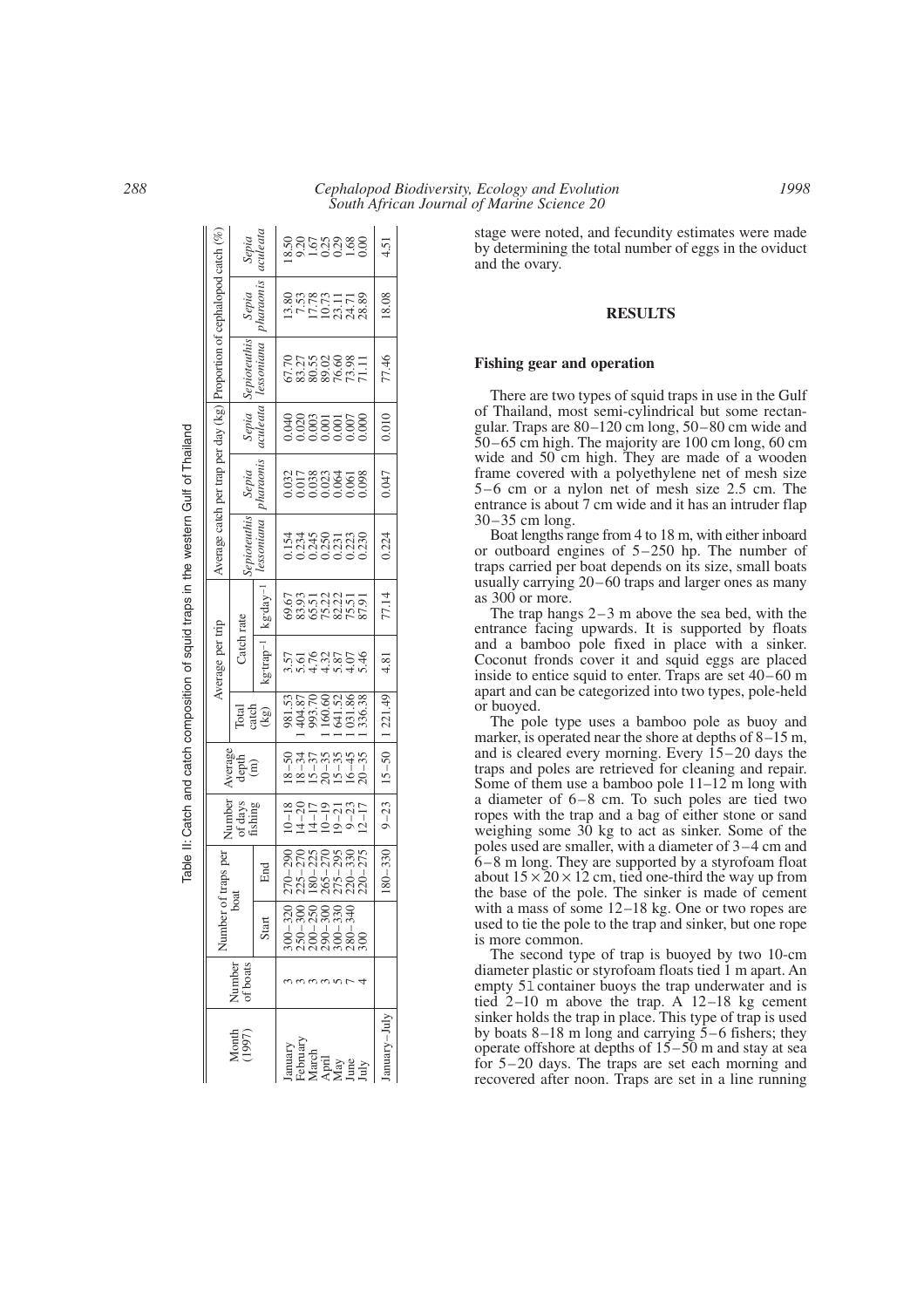

Fig. 3: Size frequency distributions of the three species caught in the squid traps in the Gulf of Thailand, January – July 1997

north to south and may be up to 5 km long. Lines are set in parallel 600–700 m apart.

The various types of squid trap and their means of operation are illustrated in Figure 2.

## **Catch**

The squid trap is a very selective fishing technique for bigfin reef squid and cuttlefish. Species caught are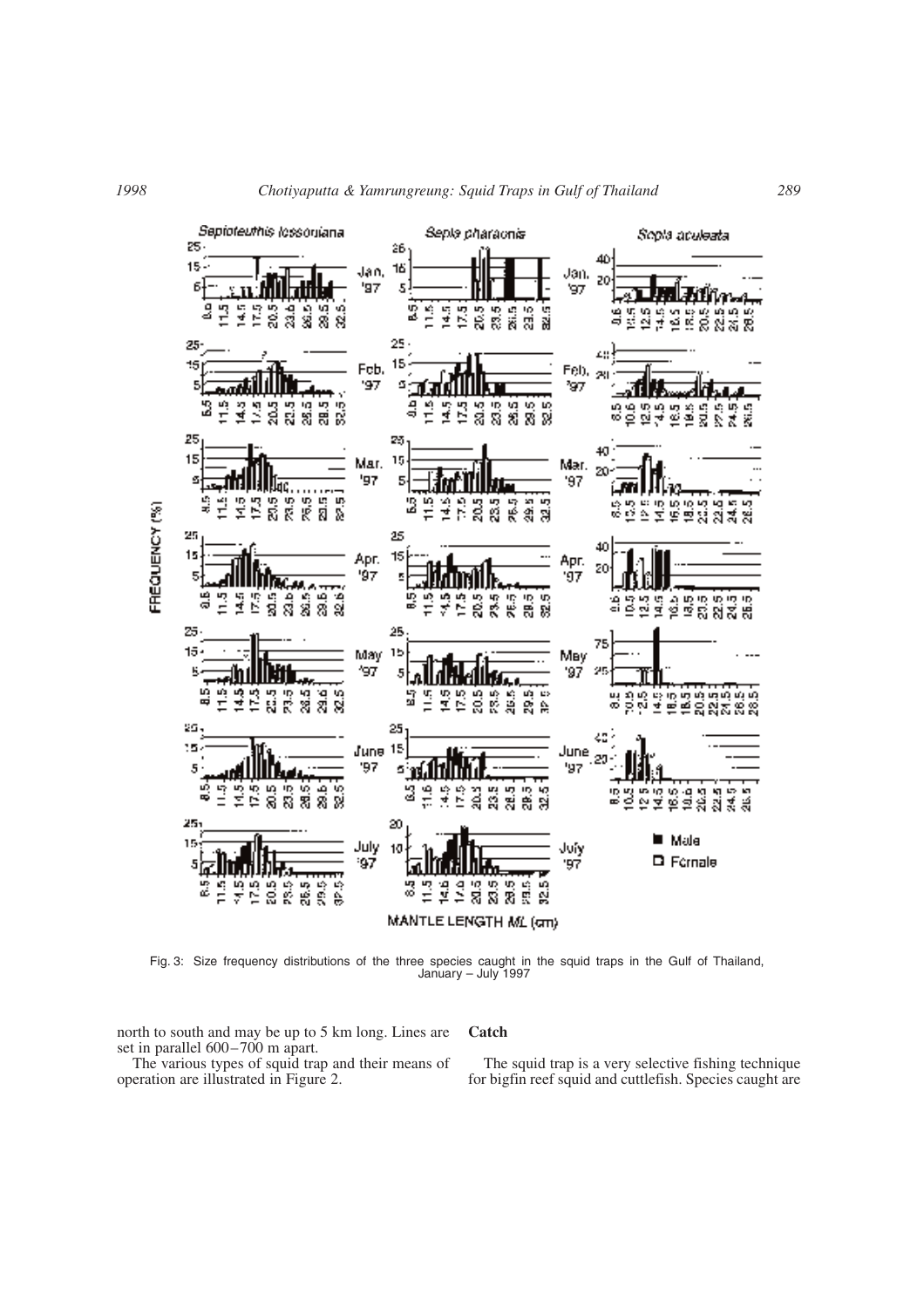Table III: Female squid reproductive indices from animals caught by trap in the Gulf of Thailand

| <b>Species</b>                                               | Number   | Length<br>(cm ML)                               | Mass $(g)$                                | $GSI^*$                                         | Fecundity                                    | Proportion of<br>individuals<br>finished<br>spawning $(\% )$ |
|--------------------------------------------------------------|----------|-------------------------------------------------|-------------------------------------------|-------------------------------------------------|----------------------------------------------|--------------------------------------------------------------|
| Sepioteuthis lessoniana<br>Sepia pharaonis<br>Sepia aculeata | 26<br>20 | $15.8 - 22.9$<br>$14.2 - 21.2$<br>$12.8 - 16.0$ | $180 - 760$<br>$360 - 890$<br>$210 - 380$ | $0.30 - 0.83$<br>$0.27 - 0.66$<br>$0.26 - 0.47$ | $339 - 1680$<br>$216 - 1609$<br>$297 - 1431$ | 40<br>30<br>33                                               |

 $\frac{y}{s}$  *GSI* =  $\frac{\text{Ovary mass}}{\text{Body mass}} \times 1000$ 

*Sepioteuthis lessoniana* (63–90%), *Sepia pharaonis* (6–33%), and *S. aculeata* (0–18%). Catch and catch composition are given in Table II. The average catch per trip was about 1 200 kg, but it varied depending on the number of traps used and the number of days fished. The average catch rate was about 4.81 kg·trap–1. Fishing trips lasted 9–23 days, and 180–330 traps were deployed per boat each trip. However, as many as 10% of the traps were lost each trip to trawlers and other fishing boats, or to the adverse effects of currents or wind. Catch composition varied monthly, *Sepioteuthis lessoniana* being most abundant from February to April, *S. pharaonis* from May to July and *S. aculeata* in January and February. For *Sepioteuthis lessoniana*, the average catch rate was similar throughout, except in January when it was at its lowest of 0.154 kg. trap–1·day–1. The catch rate of *Sepia pharaonis* was highest in July (Table II).

# **Size composition**

Catches were generally dominated by larger animals, males tending to be bigger than females. Monthly variations in the size frequency distributions of each of the three species are given in Figure 3. Sizes at capture for male and female *Sepioteuthis lessoniana* ranged from 11 to 30.5 cm mantle length (*ML*) for males and from 8.5 to 25.4 cm *ML* for females, *S. pharaonis* from 9.5 to 31.5 cm *ML* for males and from 8.2 to 31.5 cm *ML* for females, and *S. aculeata* from 9.4 to 25.3 cm *ML* for males and from 9.7 to 24.8 cm *ML* for females. Larger animals, especially males, were more abundant in January and February.

#### **Reproductive condition**

Most animals caught were big and fully mature. Table III shows the results of examination of the female gonads. About 30–40% of the females examined had deposited nearly all of their eggs, but the balance had spawned only partially. The gonadosomatic indices (*GSI*) were 0.30–0.83, 0.27–0.66 and 0.26–0.47 for *Sepioteuthis lessoniana*, *S. pharaonis* and *S. aculeata* respectively.

The overall sex ratio of the catch of *Sepioteuthis lessoniana* was parity, but there were some monthly variations, females being present in greater proportion than males in March and May and males dominating in June. Females were more abundant than males in the catches of *Sepia pharaonis* and *S. aculeata* (Table IV).

#### **DISCUSSION**

The average catch of the larger fishing boats was about 1 200 kg per fishing trip and the average catch rate was 0.28 kg·trap–1. Not all traps caught cephalopods, but Thai fishermen seem to be satisfied with the fishing method, so squid traps are now rather popular. They have proved to be a very effective technique of capture, easy to operate with little labour, cheap, and yielding an acceptable catch of good quality that in turn provides a good return on investment. The losses during fishing activity may result in so-called "ghostfishing", but this is not considered to be a problem because the trap is made of wood that breaks down easily and is degradable.

Production seems to have stabilized at about 7 000 tons of the three species. All three are common tropical species that are widely distributed in Thai waters, grow fast and spawn throughout the year. Chotiyaputta (1980, 1982, 1989, 1995) found that spawning peaked generally two or three times annually, during the periods known locally as the inter-monsoon (February – May), the south-west monsoon (June – October) and the north-east monsoon (November – January). Of course, seasonal variation may alter the timing of the peaks.

Most *Sepia* spp. are caught by trawlers, but the squid traps also catch these two larger cuttlefish. Nevertheless,